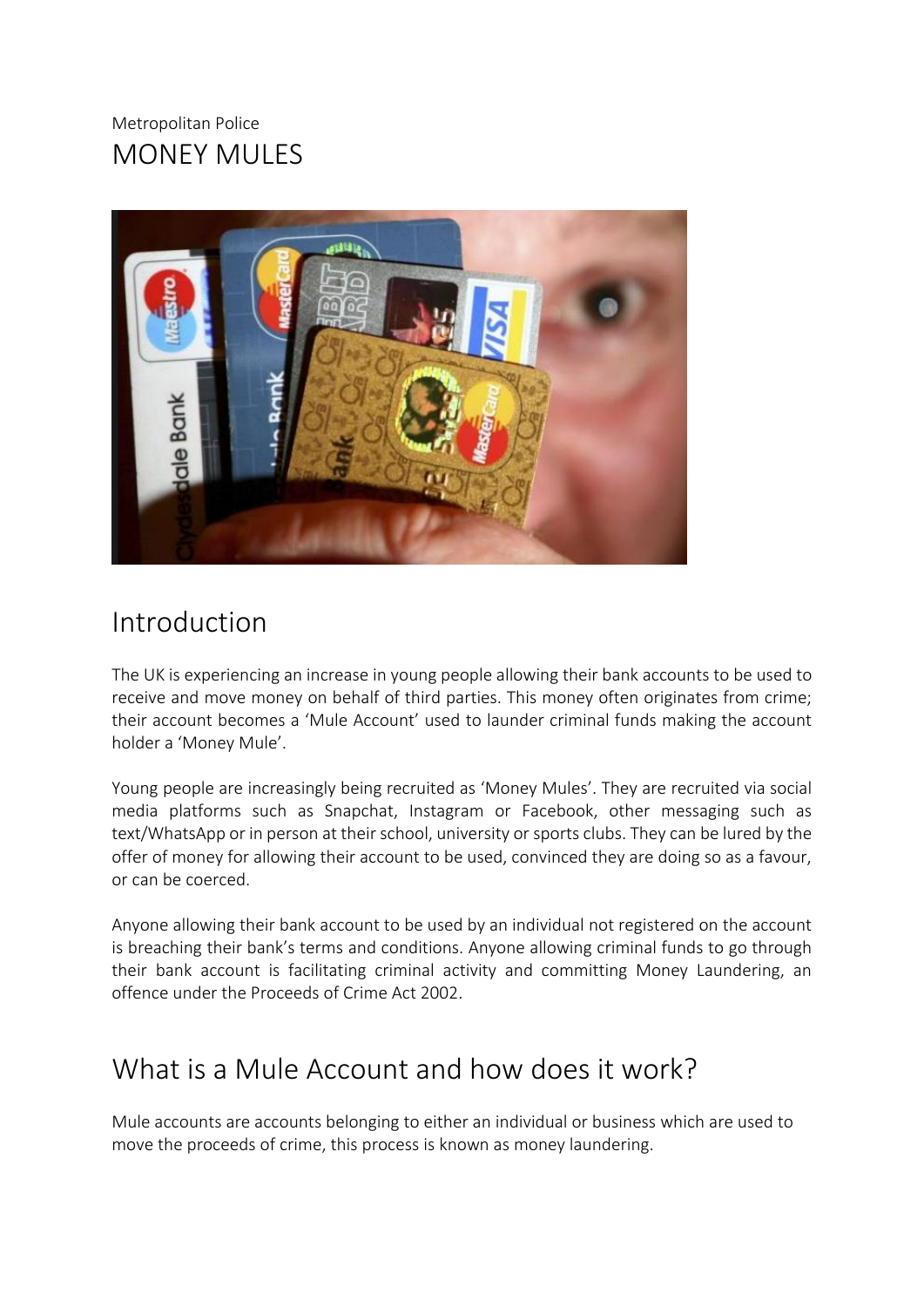Mule accounts can be 'complicit' i.e., used with the knowledge of the account holder, or 'non-complicit' i.e. used without the knowledge of the account holder. This is complicated further as the holder of a 'complicit' mule account may have known that the account would be used to launder proceeds of crime or tricked into allowing their account to be used, believing it was for a legitimate purpose. There are also a large number of mule accounts set up for the sole purpose of laundering criminal proceeds, these are often set up using false identities and fraudulent documents.

Some street names used are; Squares, AC, Easy Cash Schemes, Flips, Money transfer jobs.

# What are the signs?

In order to protect young people from becoming involved in Money Laundering, these are some thoughts of what a parent/guardian could consider;

Firstly, speak to the young person; what do they know or understand about Money Mules or any of the street names used? Have they ever been approached by anyone, online or in person to use their bank account?

Secondly, check any bank statements of the young person's account/s, are there any unexplained transactions shown. Is the young person coming into possessions, cash, mobile phones, trainers, clothes that they cannot account for? Is there any evidence of new bank accounts being opened that you were not aware off, whether in the young person's name or another name?

The young person may see this as "only transferring money", or "letting someone use your account", but it's not as innocent as that. They are helping criminals commit crime, often against vulnerable people.

The consequences for the young person to consider, Bank Accounts are private, anyone allowing their bank account to be used by an unauthorised person or have criminal funds go through the account would breach the terms and conditions of the Bank account. If you allow your bank account to be misused in any way, the bank will close your account and report you to credit agencies. This report lasts for 6 years and if there is a guarantor on the account, this may affect them.

The account holder's credit rating will be affected (for the reported 6 years). It will be difficult to open another bank account or get simple credit, for example a mobile phone contract, car loan Student loan or even a mortgage later on as account holder's financial credit rating will be tarnished with a mark against them.

The account holder is also committing a crime themselves. Anyone allowing criminal funds to go through their bank account is committing an offence of Money Laundering under the Proceeds of Crime Act. You could be subject to an arrest, have your Fingerprints, DNA and Photograph taken and depending on your age have your parents/guardians informed. You